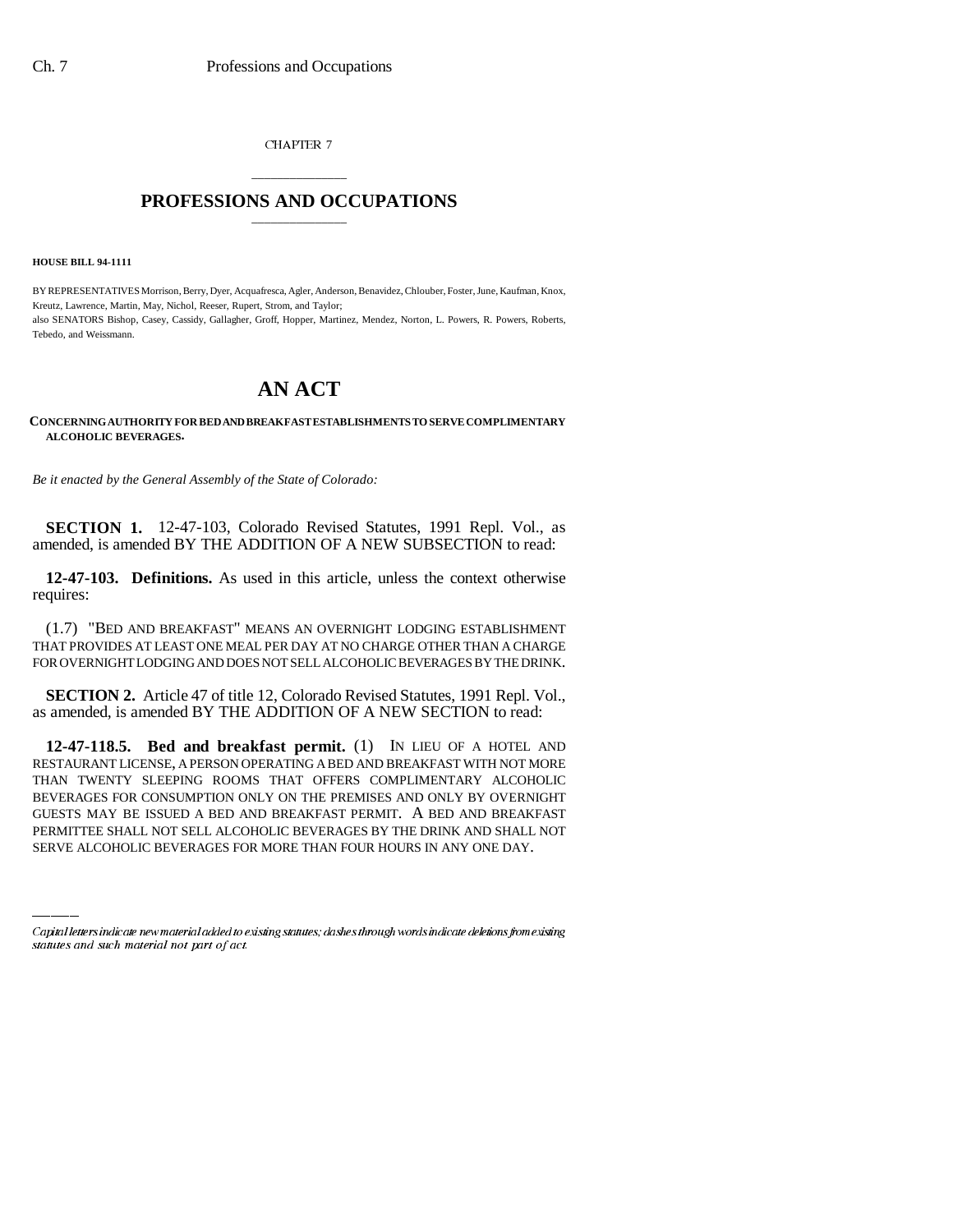(2) AN APPLICANT FOR A BED AND BREAKFAST PERMIT IS EXEMPT FROM ANY FEE OTHERWISE ASSESSABLE UNDER SECTION 12-47-123 (2) OR 12-47-135 (3) (a), BUT IS SUBJECT TO ALL OTHER FEES AND ALL OTHER REQUIREMENTS OF THIS ARTICLE.

(3) A LOCAL LICENSING AUTHORITY MAY, AT ITS OPTION, DETERMINE THAT BED AND BREAKFAST PERMITS ARE NOT AVAILABLE WITHIN ITS JURISDICTION.

(4) A BED AND BREAKFAST PERMIT MAY BE SUSPENDED OR REVOKED IN ACCORDANCE WITH SECTION 12-47-110 IF THE PERMITTEE VIOLATES ANY PROVISION OF THIS ARTICLE OR ANY RULE ADOPTED PURSUANT TO THIS ARTICLE OR FAILS TRUTHFULLY TO FURNISH ANY REQUIRED INFORMATION IN CONNECTION WITH A PERMIT APPLICATION.

**SECTION 3.** 12-47-123 (1), Colorado Revised Statutes, 1991 Repl. Vol, as amended, is amended BY THE ADDITION OF A NEW PARAGRAPH to read:

**12-47-123. State fees.** (1) The following license fees shall be paid to the department of revenue annually in advance:

(l) FOR EACH BED AND BREAKFAST PERMIT, TWENTY-FIVE DOLLARS.

**SECTION 4.** 12-47-129 (4), Colorado Revised Statutes, 1991 Repl. Vol., as amended, is amended BY THE ADDITION OF A NEW PARAGRAPH to read:

**12-47-129. Unlawful financial assistance.** (4) (d) THE PROVISIONS OF PARAGRAPH (a) OF THIS SUBSECTION (4) SHALL NOT APPLY TO ANY INTEREST IN A BED AND BREAKFAST PERMIT WITH RESPECT TO ANY INTEREST IN ANY OTHER BED AND BREAKFAST PERMIT.

**SECTION 5.** 12-47-137 (2), Colorado Revised Statutes, 1991 Repl. Vol., is amended BY THE ADDITION OF A NEW PARAGRAPH to read:

**12-47-137. Results of investigation - decision of authorities.** (2) (c) ANY PETITIONING OTHERWISE REQUIRED TO ESTABLISH THE REASONABLE REQUIREMENTS OF THE NEIGHBORHOOD SHALL BE WAIVED FOR A BED AND BREAKFAST PERMIT APPLICANT UNLESS THE LOCAL LICENSING AUTHORITY HAS PREVIOUSLY TAKEN AFFIRMATIVE, OFFICIAL ACTION TO RESCIND THE AVAILABILITY OF SUCH WAIVER IN ALL SUBSEQUENT CASES.

**SECTION 6.** 12-47-139 (1), Colorado Revised Statutes, 1991 Repl. Vol., as amended, is amended BY THE ADDITION OF A NEW PARAGRAPH to read:

**12-47-139. Local license fees.** (1) The following license fees shall be paid to the treasurer of the municipality, city and county, or county where the licensed premises is located annually in advance:

(g) FOR EACH BED AND BREAKFAST PERMIT, TWENTY-FIVE DOLLARS.